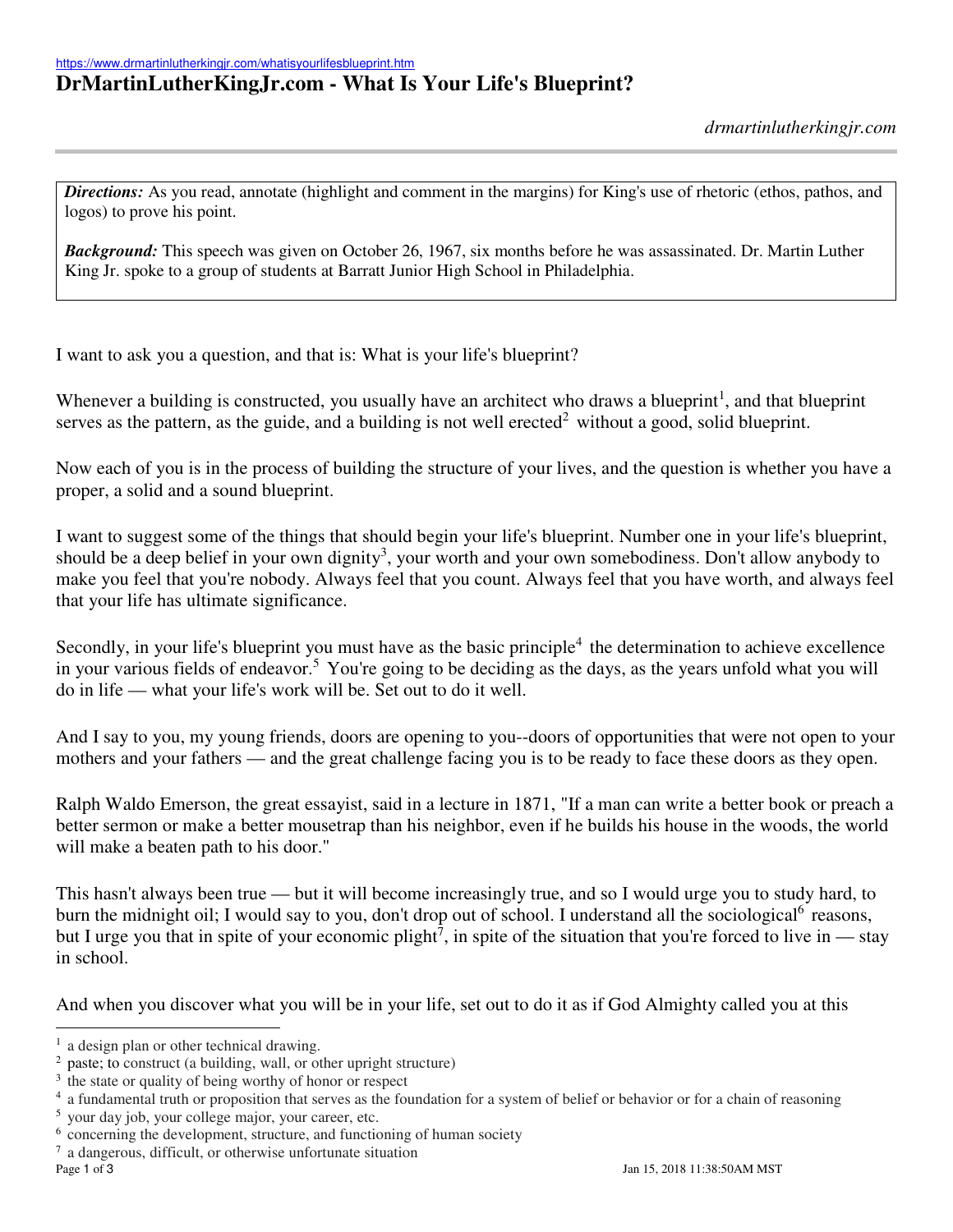*Directions:* As you read, annotate (highlight and comment in the margins) for King's use of rhetoric (ethos, pathos, and logos) to prove his point.

*Background:* This speech was given on October 26, 1967, six months before he was assassinated. Dr. Martin Luther King Jr. spoke to a group of students at Barratt Junior High School in Philadelphia.

particular moment in history to do it. don't just set out to do a good job. Set out to do such a good job that the living, the dead or the unborn couldn't do it any better.

If it falls your lot to be a street sweeper, sweep streets like Michelangelo<sup>8</sup> painted pictures, sweep streets like Beethoven<sup>9</sup> composed music, sweep streets like Leontyne Price<sup>10</sup> sings before the Metropolitan Opera. Sweep streets like Shakespeare<sup>11</sup> wrote poetry. Sweep streets so well that all the hosts of heaven and earth will have to pause and say: Here lived a great street sweeper who swept his job well. If you can't be a pine at the top of the hill, be a shrub in the valley. Be the best little shrub on the side of the hill.

Be a bush if you can't be a tree. If you can't be a highway, just be a trail. If you can't be a sun, be a star. For it isn't by size that you win or fail. Be the best of whatever you are.

Article Questions:

1. What is Martin Luther King Jr.'s purpose for writing this speech? What is he trying to convince the audience of?

\_\_\_\_\_\_\_\_\_\_\_\_\_\_\_\_\_\_\_\_\_\_\_\_\_\_\_\_\_\_\_\_\_\_\_\_\_\_\_\_\_\_\_\_\_\_\_\_\_\_\_\_\_\_\_\_\_\_\_\_\_\_\_\_\_\_\_\_\_\_\_\_\_\_\_\_\_\_\_\_\_\_\_\_ \_\_\_\_\_\_\_\_\_\_\_\_\_\_\_\_\_\_\_\_\_\_\_\_\_\_\_\_\_\_\_\_\_\_\_\_\_\_\_\_\_\_\_\_\_\_\_\_\_\_\_\_\_\_\_\_\_\_\_\_\_\_\_\_\_\_\_\_\_\_\_\_\_\_\_\_\_\_\_\_\_\_\_\_

\_\_\_\_\_\_\_\_\_\_\_\_\_\_\_\_\_\_\_\_\_\_\_\_\_\_\_\_\_\_\_\_\_\_\_\_\_\_\_\_\_\_\_\_\_\_\_\_\_\_\_\_\_\_\_\_\_\_\_\_\_\_\_\_\_\_\_\_\_\_\_\_\_\_\_\_\_\_\_\_\_\_\_\_ \_\_\_\_\_\_\_\_\_\_\_\_\_\_\_\_\_\_\_\_\_\_\_\_\_\_\_\_\_\_\_\_\_\_\_\_\_\_\_\_\_\_\_\_\_\_\_\_\_\_\_\_\_\_\_\_\_\_\_\_\_\_\_\_\_\_\_\_\_\_\_\_\_\_\_\_\_\_\_\_\_\_\_\_

\_\_\_\_\_\_\_\_\_\_\_\_\_\_\_\_\_\_\_\_\_\_\_\_\_\_\_\_\_\_\_\_\_\_\_\_\_\_\_\_\_\_\_\_\_\_\_\_\_\_\_\_\_\_\_\_\_\_\_\_\_\_\_\_\_\_\_\_\_\_\_\_\_\_\_\_\_\_\_\_\_\_\_\_ \_\_\_\_\_\_\_\_\_\_\_\_\_\_\_\_\_\_\_\_\_\_\_\_\_\_\_\_\_\_\_\_\_\_\_\_\_\_\_\_\_\_\_\_\_\_\_\_\_\_\_\_\_\_\_\_\_\_\_\_\_\_\_\_\_\_\_\_\_\_\_\_\_\_\_\_\_\_\_\_\_\_\_\_

- 2. Who was Martin Luther King Jr.'s audience? Why was he targeting this specific audience?
- 3. List an example of ethos, pathos, and logos.
	- a. Ethos: \_\_\_\_\_\_\_\_\_\_\_\_\_\_\_\_\_\_\_\_\_\_\_\_\_\_\_\_\_\_\_\_\_\_\_\_\_\_\_\_\_\_\_\_\_\_\_\_\_\_\_\_\_\_\_\_\_\_\_\_\_\_\_\_\_\_\_\_\_\_\_\_\_\_\_
	- b. Pathos:
	- c. Logos:
- 4. Choose one of your examples above and explain the effect it creates on the reader (you).

\_\_\_\_\_\_\_\_\_\_\_\_\_\_\_\_\_\_\_\_\_\_\_\_\_\_\_\_\_\_\_\_\_\_\_\_\_\_\_\_\_\_\_\_\_\_\_\_\_\_\_\_\_\_\_\_\_\_\_\_\_\_\_\_\_\_\_\_\_\_\_\_\_\_\_\_\_\_\_

 $\overline{a}$ 8 (1475–1564), Italian sculptor, painter, architect, and poet; full name **Michelangelo** Buonarroti

<sup>&</sup>lt;sup>9</sup> (1770-1827) was a German composer and pianist.

 $10$  (born 1927) an American soprano. Born and raised in Laurel, Mississippi, she rose to international acclaim in the 1950s and 1960s, and was one of the first African Americans to become a leading artist at the Metropolitan Opera.

Page 2 of 3 Jan 15, 2018 11:38:50AM MST  $<sup>11</sup>$  Shakespeare is a famous English poet and playwright who lived from 1564-1616 and produced countless sonnets and plays.</sup>